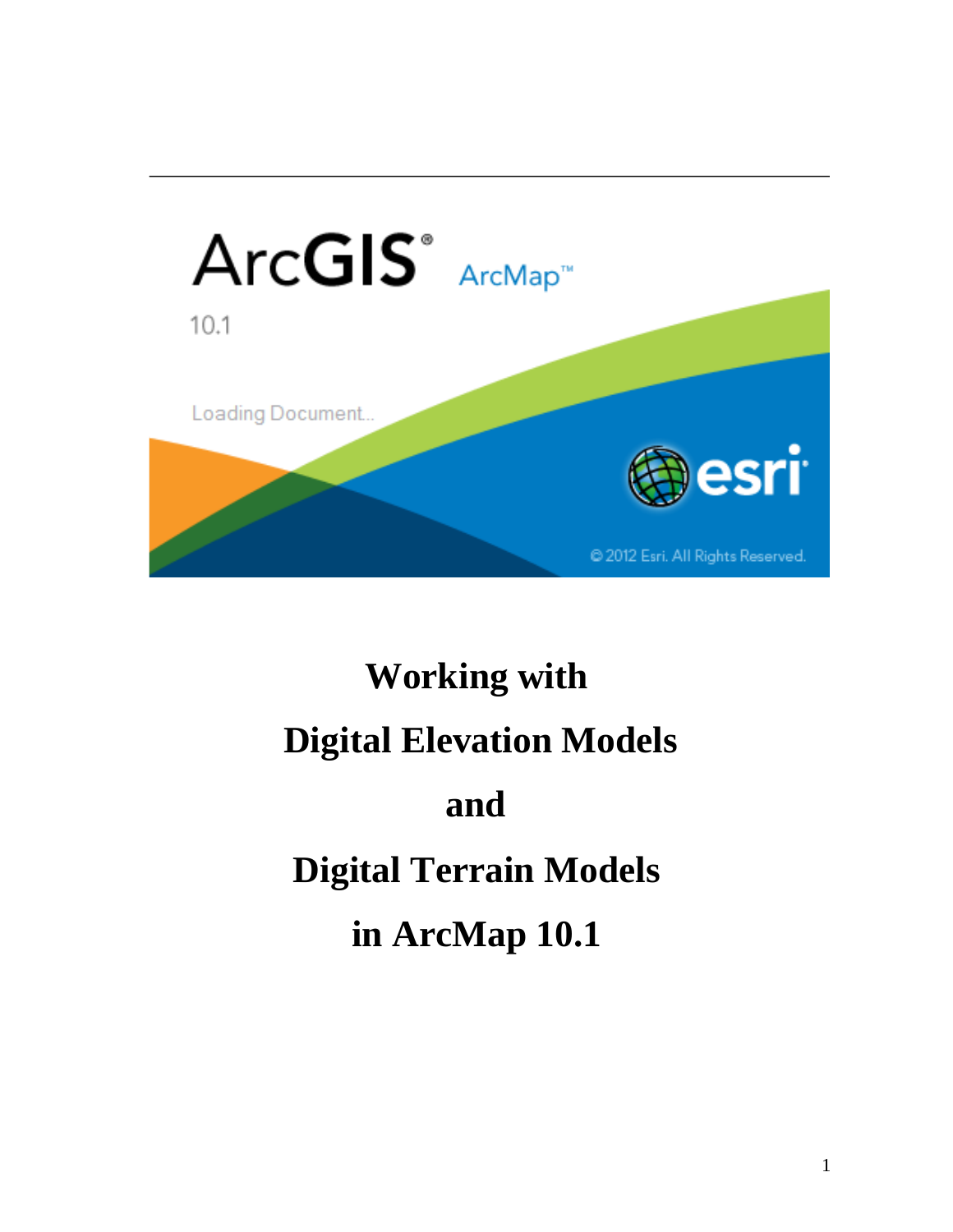| WORKING WITH DIGITAL TERRAIN MODEL (DTM) DATA FROM NRVIS, CITY OF KITCHENER, AND |  |
|----------------------------------------------------------------------------------|--|
|                                                                                  |  |
| WORKING WITH DIGITAL TERRAIN MODEL (DTM) DATA FROM DMTI AND GRCA  6              |  |
|                                                                                  |  |
| WORKING WITH DIGITAL ELEVATION MODEL (DEM) DATA FROM GTOPO30 AND GLOBE 8         |  |
| WORKING WITH DIGITAL ELEVATION MODEL (DEM) DATA FROM NRCAN CDED  9               |  |
|                                                                                  |  |

# **LIST OF TABLES**

| Figure 7: 3D Visualization using a TIN derived from NRVIS DTM (NRVIS Dataset)  10 |  |
|-----------------------------------------------------------------------------------|--|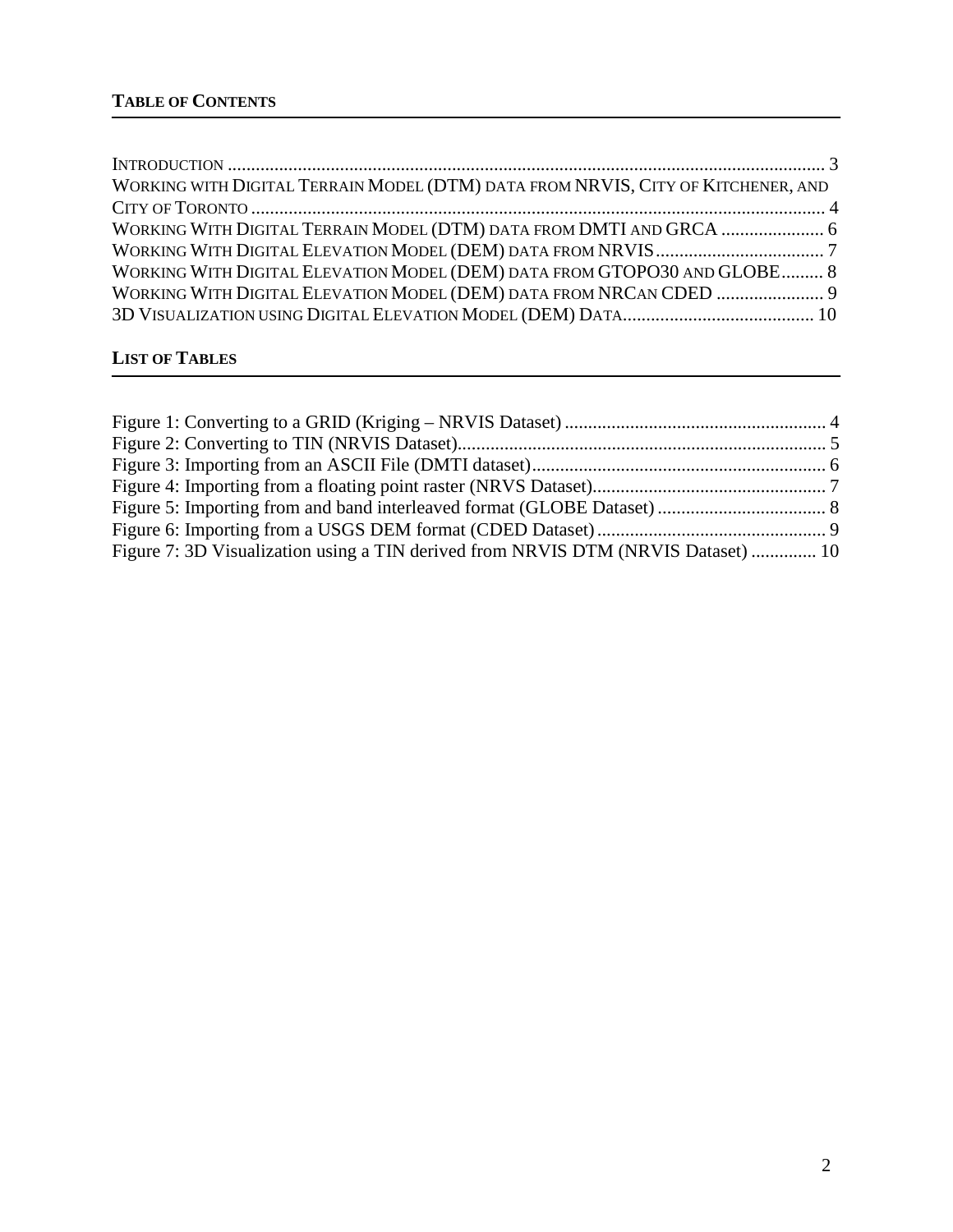#### **INTRODUCTION**

This documentation outlines the steps needed to work with Digital Terrain Models (DTM) and Digital Elevation Models (DEM) in ArcMap from the following providers.

- 1. DTM data from NRVIS, the City of Kitchener, and the City of Toronto
- 2. DTM data from DMTI and GRCA
- 3. DEM data from NRVIS
- 4. DEM data from DMTI, GTOPO30, GLOBE, and NRCan CDED

The data from these sources come in a variety of formats, some requiring more pre-processing than others. Steps will be provided so that the user can load the required dataset into ArcMap and perform some basic visualization. At the end of each set of instructions an example screen shot will illustrate what the output would generally resemble (screen shots will vary based on spatial extent, dataset provider and the interpolation method used).

The terms DEM and DTM are often used interchangeably. For the purpose of this tutorial the term DTM will refer to those datasets which originate as point features. The term DEM will be applied to those datasets which originate as continuous surfaces.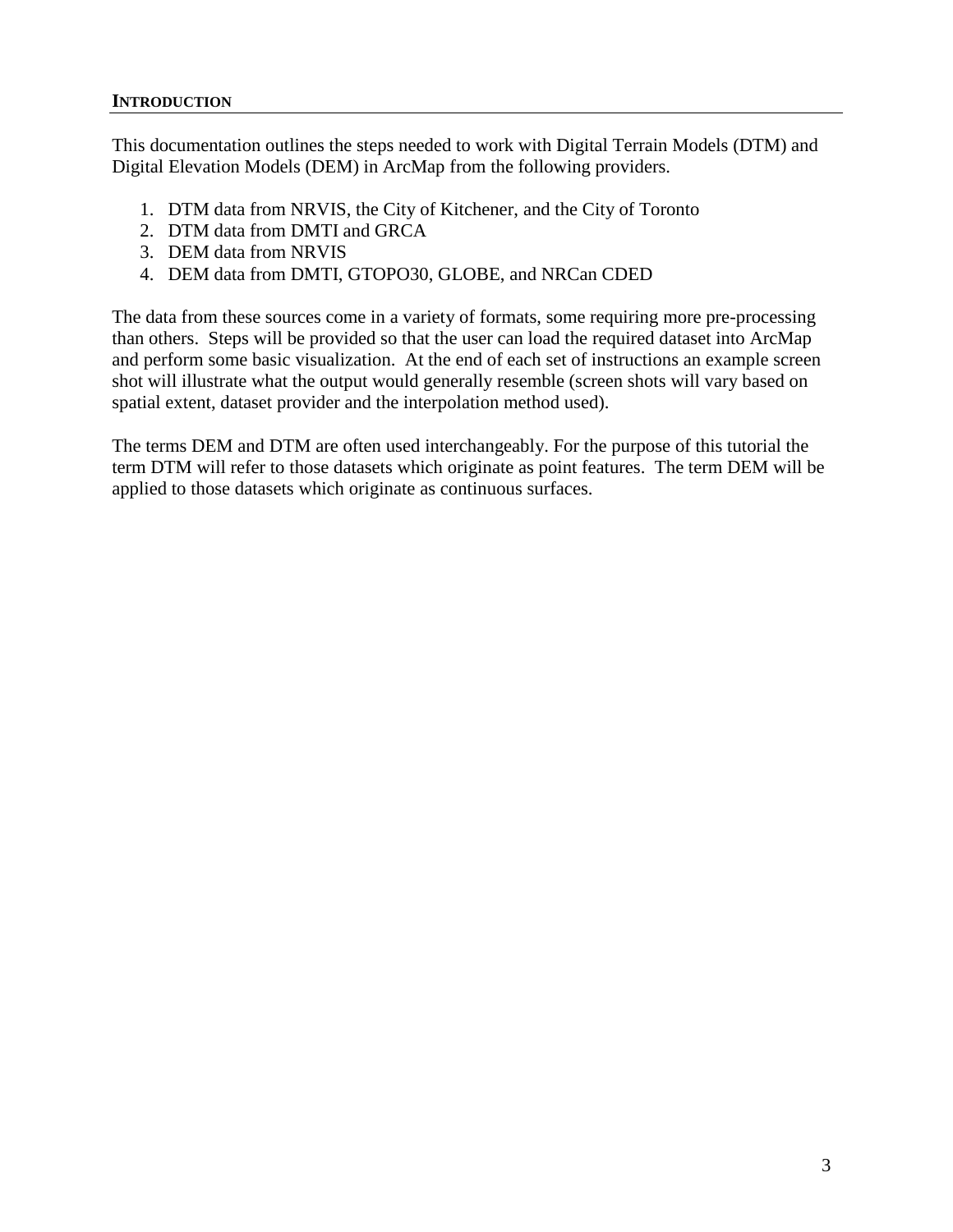# **Converting to a Raster (ESRI GRID) in ArcMap**

- 1. Begin by adding the DTM to the map window. Click on **FileAdd Data** and select the appropriate .shp or .dwg file
- 2. Turn on the 3D Analyst extension from the **Customize** > **Extensions** menu by checking the appropriate box
- 3. Close the extensions dialogue
- 4. From the **Geoprocessing**  $\rightarrow$  ArcToolbox menu click on 3D Analyst Tools
- 5. Click **Raster Interpolation** and choose the interpolation method that best suits the dataset

Note: *From this menu there are 4 ways to change the DTM points into a DEM raster: Inverse Distance Weighted (IDW), Kriging, Natural Neighbor, and Spline. ArcMap Help contains detailed help on each method*

- 6. Each method requires **Input Points** which is the DTM file currently displayed, along with **Z-Values** which is the attribute that contains the heights of each point. Some common attribute names containing height values are Height, Spot, and Elev
- 7. Specify the name of the output file by changing the filename of the **Output Raster** field
- 8. Click on OK and the program will generate a ESRI GRID from the DTM points



**Figure 1: Converting to a GRID (Kriging – NRVIS Dataset)**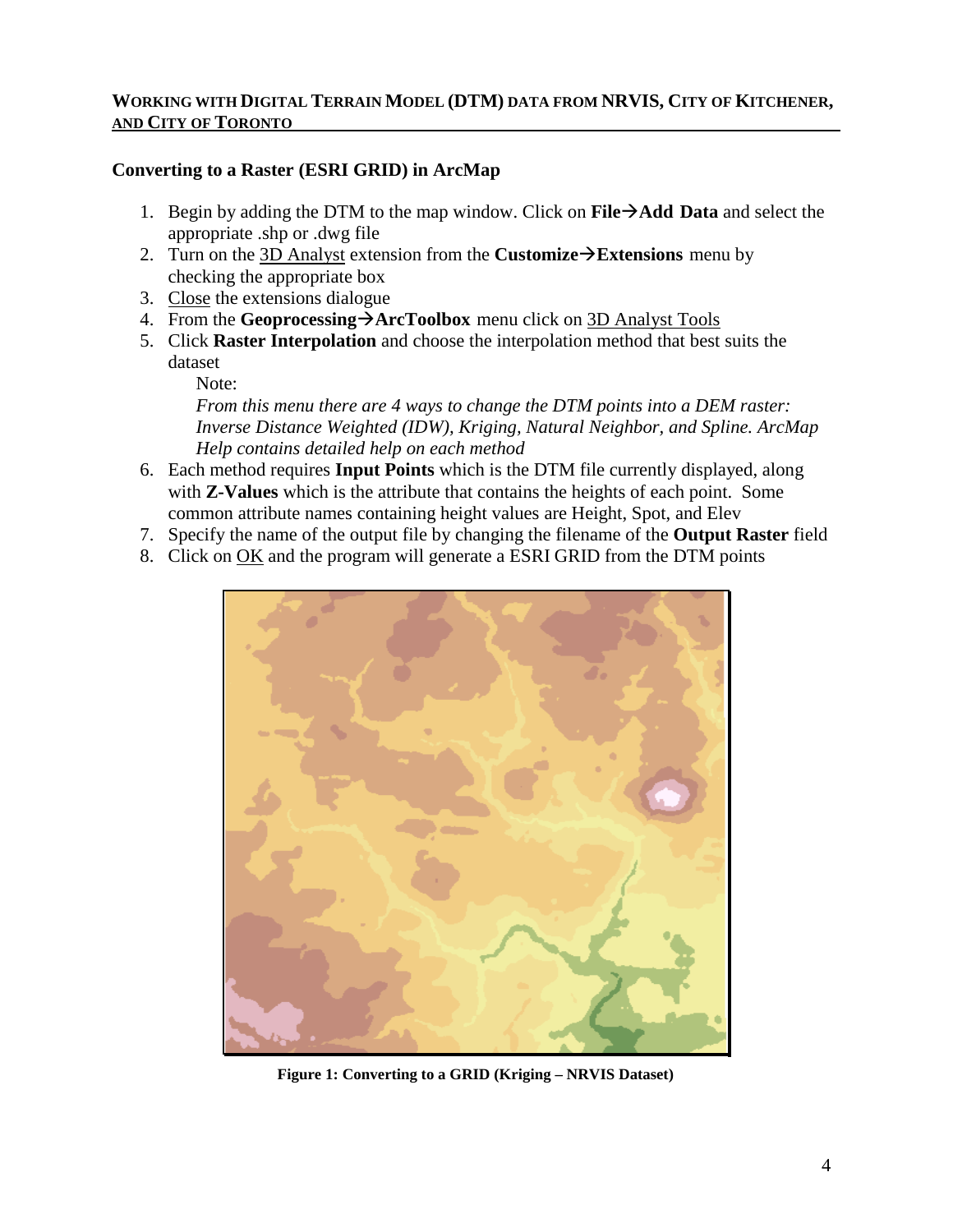## **Converting to a Triangulated Irregular Network (TIN) in ArcMap**

- 1. Begin by adding the DTM to the map window. Click on **FileAdd Data** and select the appropriate .shp or .dwg file
- 2. Turn on the  $3D$  Analyst extension from the **Customize**  $\rightarrow$  **Extensions** menu by checking the appropriate box
- 3. Close the extensions dialogue
- 4. From the **GeoprocessingArcToolbox** menu click on 3D Analyst Tools
- 5. Click on **Data Management**  $\rightarrow$  TIN and choose Create TIN
- 6. For the **Input Feature Class** specify the DTM shapefile by selecting it from the dropdown box.
- 7. Set the **Height Source** to the attribute value that contains the elevation data. Some common attribute names containing height values are Height, Spot, and Elev *Note: The TIN creation process does not interpolate points, it merely connects adjacent points together in a triangular network. Therefore more points lead to a better surface model*
- 8. Specify the name of the output file by changing the filename of the **Output TIN** field
- 9. Click on OK and the program will generate a TIN from the DTM points



**Figure 2: Converting to TIN (NRVIS Dataset)**

*Tip: Once you have created a surface, whether it is a GRID or TIN, you can perform a number of different types of analyses using the surface analyst tools such as contours, slope, aspect, and hillshade. These tools can be found on the 3D Analyst Tools in the ArcToolbox.*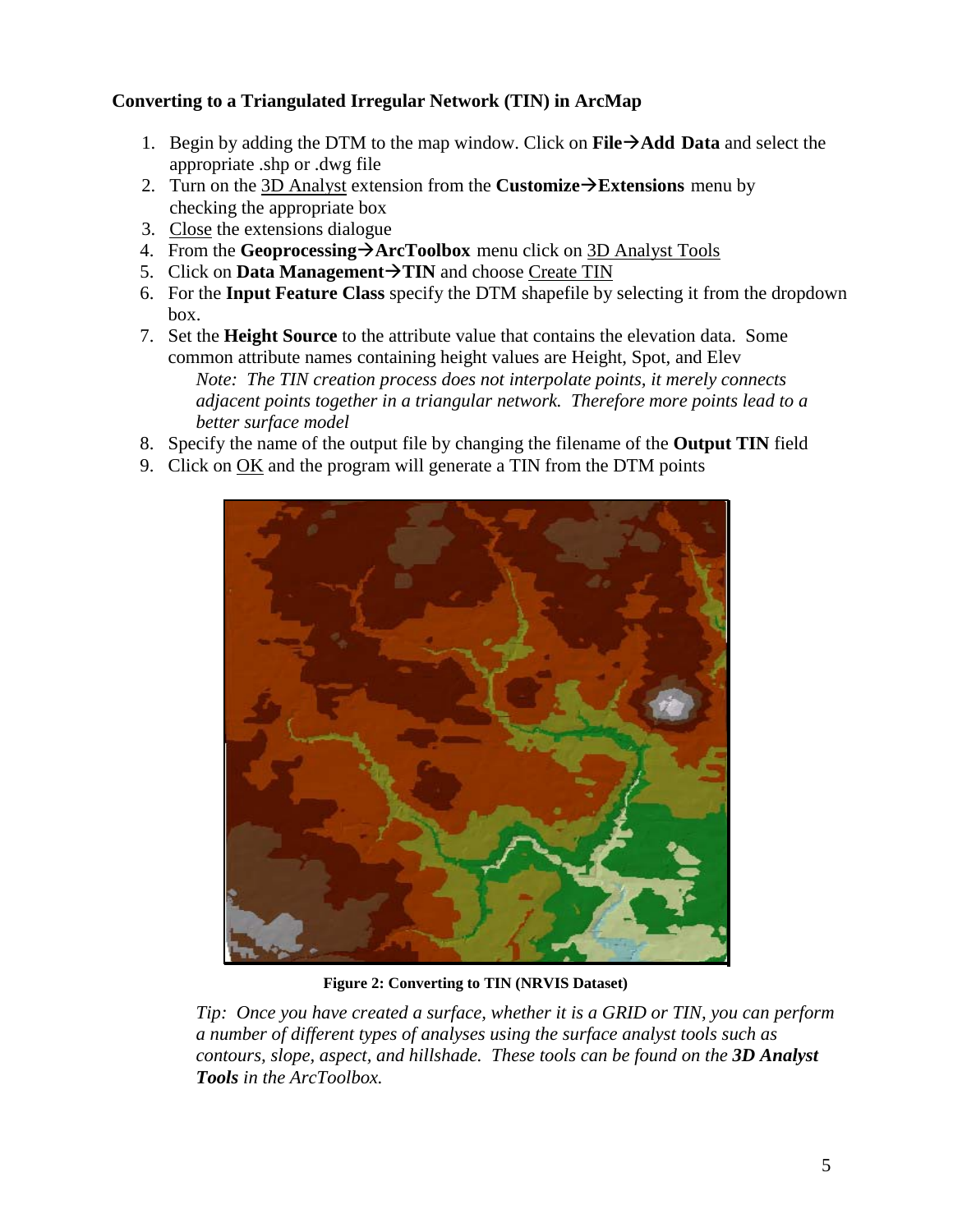# **WORKINGWITH DIGITAL TERRAIN MODEL (DTM) DATA FROM DMTI AND GRCA**

File Format: ASCII Text File \*.asc

#### **Importing to ArcMap**

- 1. Open ArcMap and navigate to the **Geoprocessing** menu and select ArcToolbox. This, by default, will open a window beside the layer window.
- 2. In the **ArcToolbox** window select **Conversion ToolsTo Raster** and select ASCII to Raster
- 3. Specify the **Input ASCII raster file** field as the name of the dataset including the .asc file extension
- 4. Specify the **Output raster** field to the path and filename where you would like to the new DEM stored and click OK
- 5. This will import the DTM data from a ASCII text file format into an ESRI GRID format



**Figure 3: Importing from an ASCII File (DMTI dataset)**

*Tip: You can change the colour values of the raster to better represent a real landscape by right-clicking on the layer name and selecting Properties. Click on Symbology and change the Colour Ramp to the desired scheme*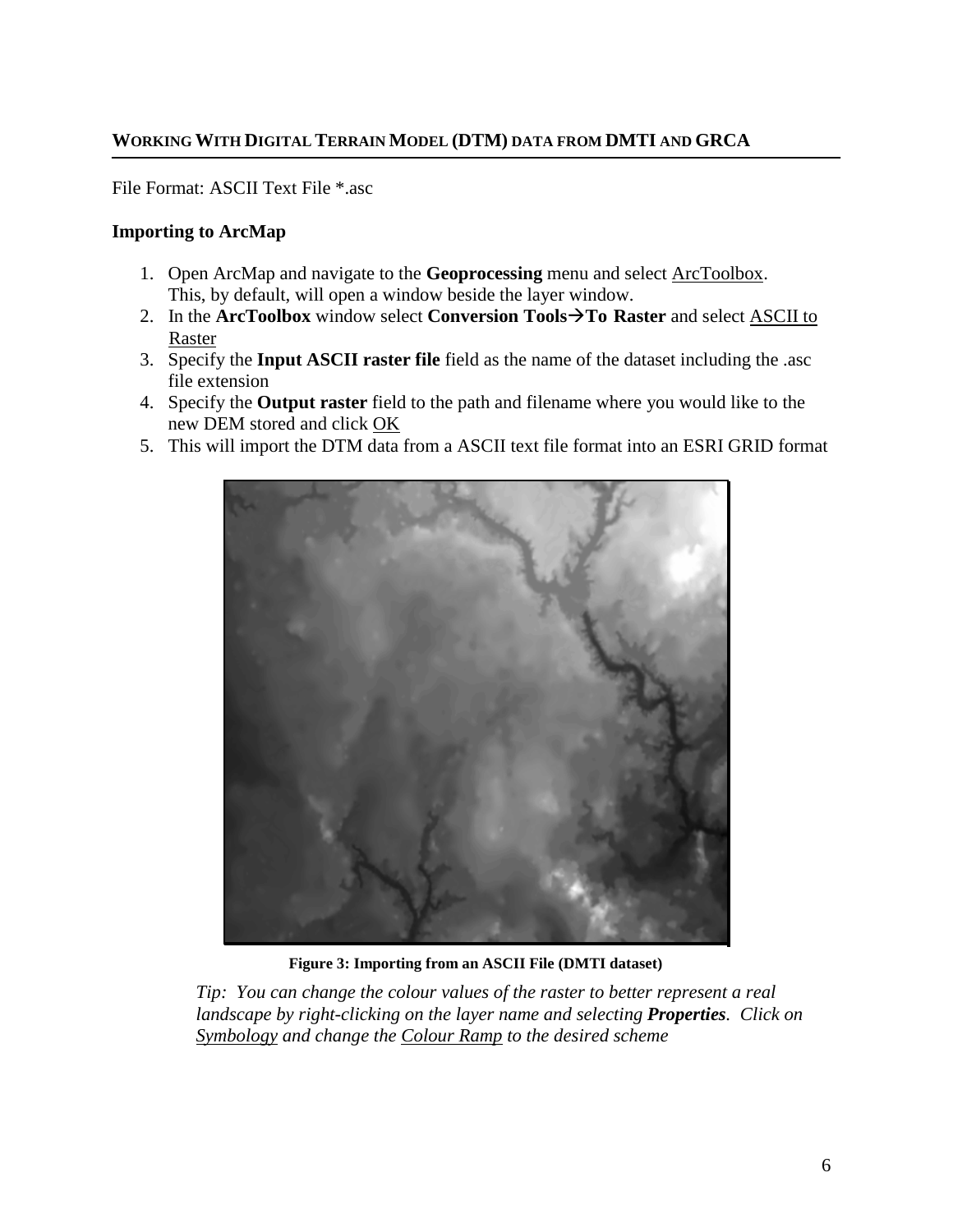#### **WORKINGWITH DIGITAL ELEVATION MODEL (DEM) DATA FROM NRVIS**

File Format: Binary Raster File \*.dem

#### **Importing to ArcMap**

- 1. In Windows Explorer navigate to the directory which contains the dataset (.dem) file
- 2. The dataset's extension needs to be renamed to .flt (floating point) in order to be properly recognized by ArcMap. This can be done by right-clicking on the filename and selecting Rename. Change the three character file extension from .dem to .flt
- 3. Open ArcMap and navigate to the **Geoprocessing** menu and select ArcToolbox. This, by default, will open a window beside the layer window.
- 4. In the **ArcToolbox** window select **Conversion ToolsTo Raster** and select Float to Raster
- 5. Specify the **Input floating point raster file** field to the newly renamed .flt dataset
- 6. Specify the **Output raster** field to the path and filename where you would like to the new DEM stored and click OK
- 7. This will import the DEM data from a binary floating point format into an ESRI GRID format.



**Figure 4: Importing from a floating point raster (NRVS Dataset)**

*Tip: Try changing the symbology from Streched Values to Classified Values. Rightclick on the layer and select Properties. Click on Symbology and change the values to Classified. By clicking on Classify you can specify user defined cut off values for each class*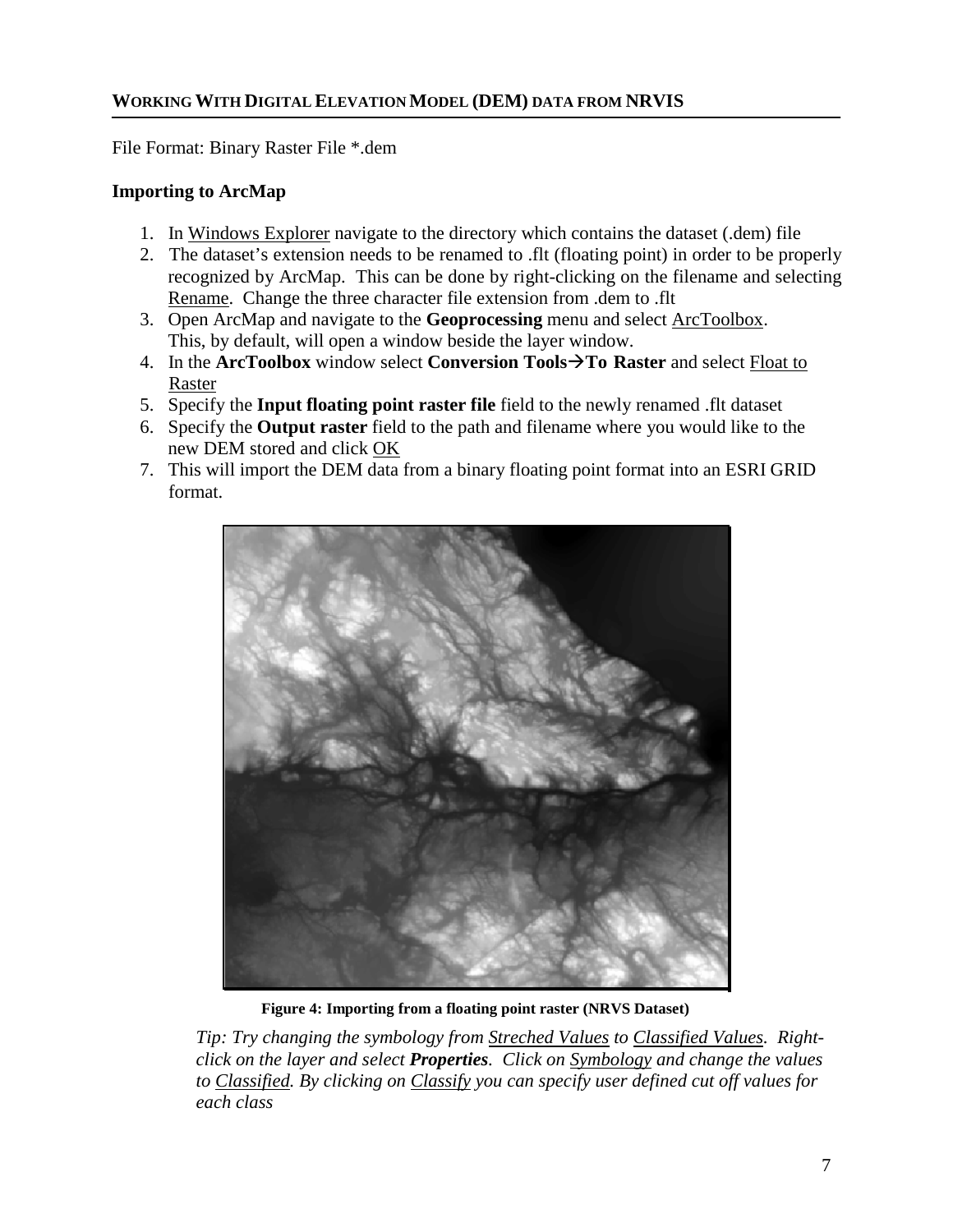#### **WORKINGWITH DIGITAL ELEVATION MODEL (DEM) DATA FROM GLOBE**

Note:

*GLOBE [\[http://www.ngdc.noaa.gov/mgg/topo/globe.html\]](http://www.ngdc.noaa.gov/mgg/topo/globe.html) is also a global digital elevation model (DEM) with a 1 kilometer resolution. This project was headed by the Committee on Earth Observation Satellites.*

File Format: Binary Raster File \*.dem

#### **Importing into ArcMap**

- 1. In Windows Explorer navigate to the directory which contains the dataset (.dem) file
- 2. The dataset's extension needs to be renamed to .bil (band interleaved format) in order to be viewed in ArcMap. This can be done by right-clicking on the filename and selecting Rename. Change the three character file extension from .dem to .bil
- 3. Open ArcMap and you will be able to add the dataset natively



**Figure 5: Importing from a band interleaved format (GLOBE Dataset)**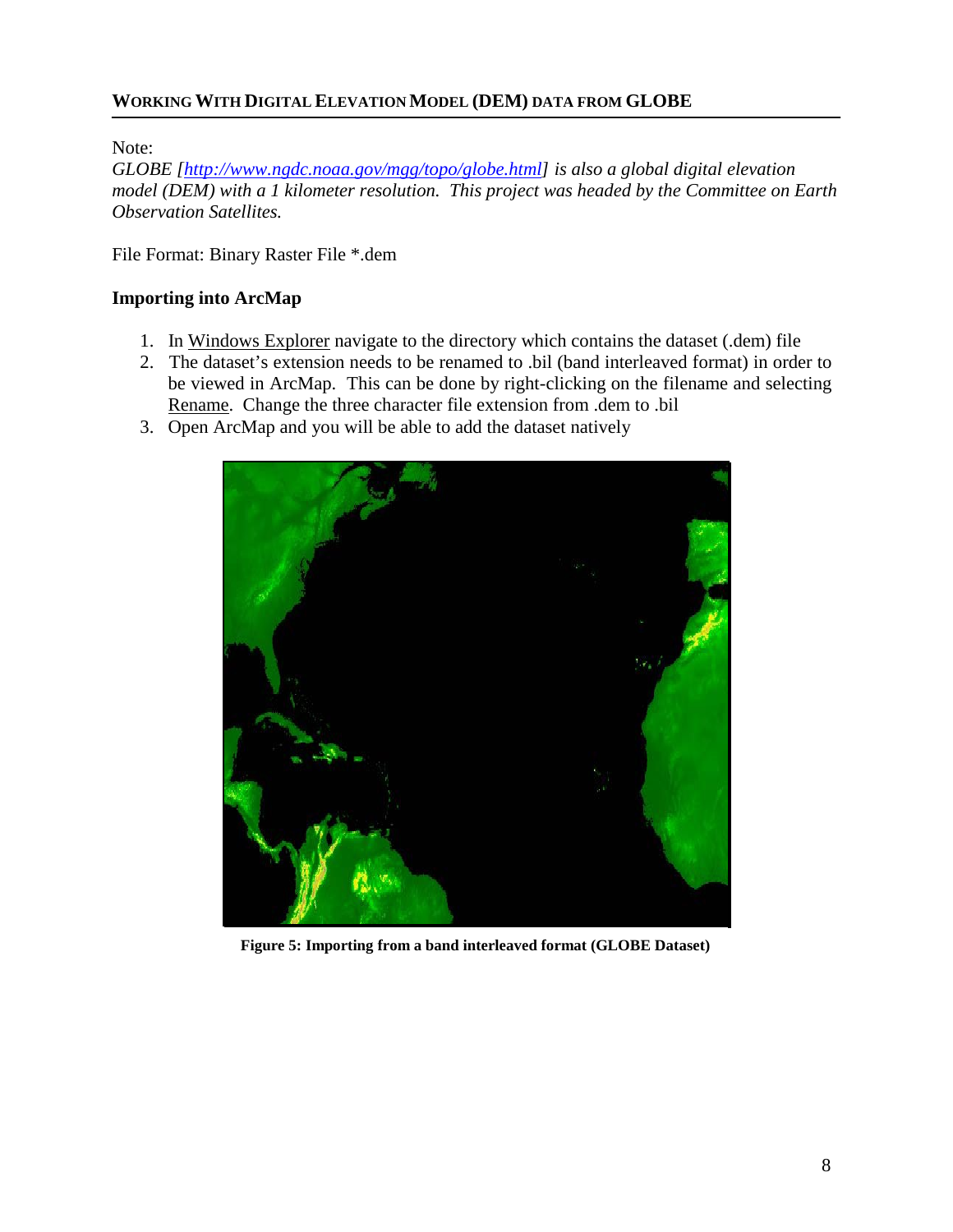File Format: USGS DEM \*.dem

#### **Importing into ArcMap**

- 1. Open ArcMap and navigate to the **Window** menu and select ArcToolbox. This, by default, will open a window beside the layer window
- 2. In the **ArcToolbox** window select **Conversion ToolsTo Raster** and select DEM to Raster
- 3. Specify the **Input USGS DEM file** field as the name of the dataset
- 4. Specify the **Output raster** field to the path and filename where you would like to the new DEM stored and click OK
- 5. This will import the DEM data from a USGS DEM format into an ESRI GRID format



**Figure 6: Importing from a USGS DEM format (CDED Dataset)**

*Tip: Try using the Hillshade tool located under 3D Analyst Tools→Raster Surface in order to greater emphasize the relief*